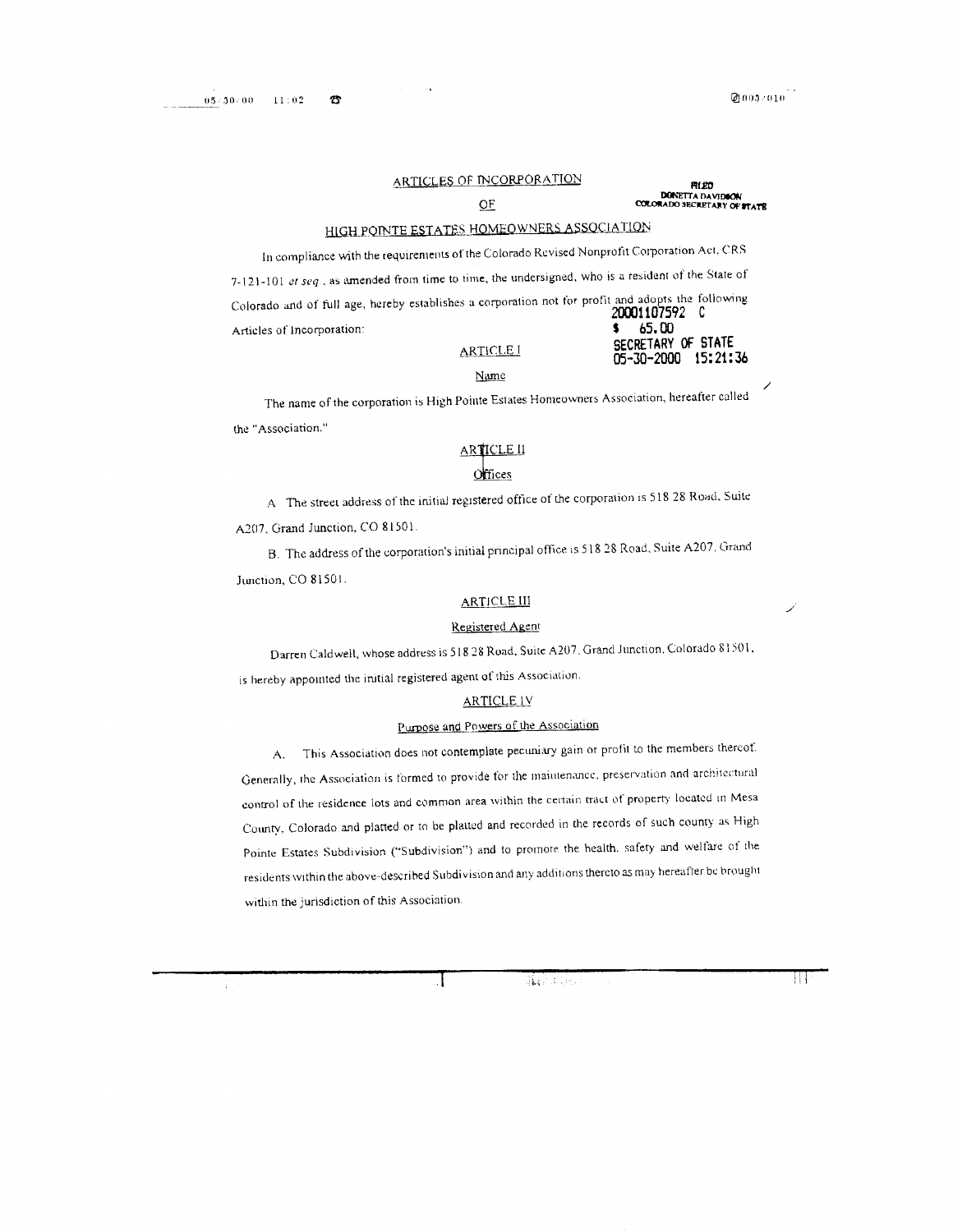B. The Association shall be entitled to exercise all of the powers and privileges and to perform all of the duties and obligations of the Association as set forth in the Bylaws of the Association as adopted and ainended from time to time and as set forth in the Declaration of Covenants, Conditions and Restrictions, hereinafter called the "Declaration," applicable to the Subdivision and recorded or to be recorded in the office of the Clerk and Recorder of Mesa County, Colorado, as the same may be amended from time to time as therein provided;

Without otherwise limiting the powers of the Association, the Association is specifically  $C_{\odot}$ empowered to:

Fix, levy, collect and enforce payment by any lawful means, all charges or assessments  $\mathbf{L}$ pursuant to the terms of the Declaration, the Bylaws and any applicable statutory authority; to pay all expenses in connection therewith and all office and other expenses incident to the conduct of the business of the Association, including all licenses, taxes or governmental charges levied or imposed against the property of the Association;

Acquire (by gift, purchase or otherwise), own. hold, improve, build upon, operate,  $\overline{2}$ . maintain, convey, sell, lease, transfer, dedicate for public use or otherwise dispose of real or personal property in connection with the affairs of the Association;

To own, operate and maintain an irrigation water delivery system;  $3.$ 

To provide irrigation water for all lots within the Subdivision;  $4.$ 

To establish rules for the use of the irrigation water, including, if necessary, a schedule for  $5<sub>1</sub>$ rotating its use among the lots and common areas;

6. To enforce any and all covenants and restrictions, and agreements applicable to the use and delivery of irrigation water;

In addition to the specific powers set forth above, the Association shall have and may  $\mathbf{D}$ exercise any and all powers, rights and privileges which a corporation organized under the Colorado Revised Nonprofit Corporation Act by law may now or hereafter have or exercise, and those powers, rights and privileges applicable to the Subdivision as set forth in the Colorado Common Interest Ownership Act, as amended from time to time, including but not limited to those powers set forth in CRS 38-33.3-302, as applicable to this Subdivision

(出版) 化碳钡硅氧的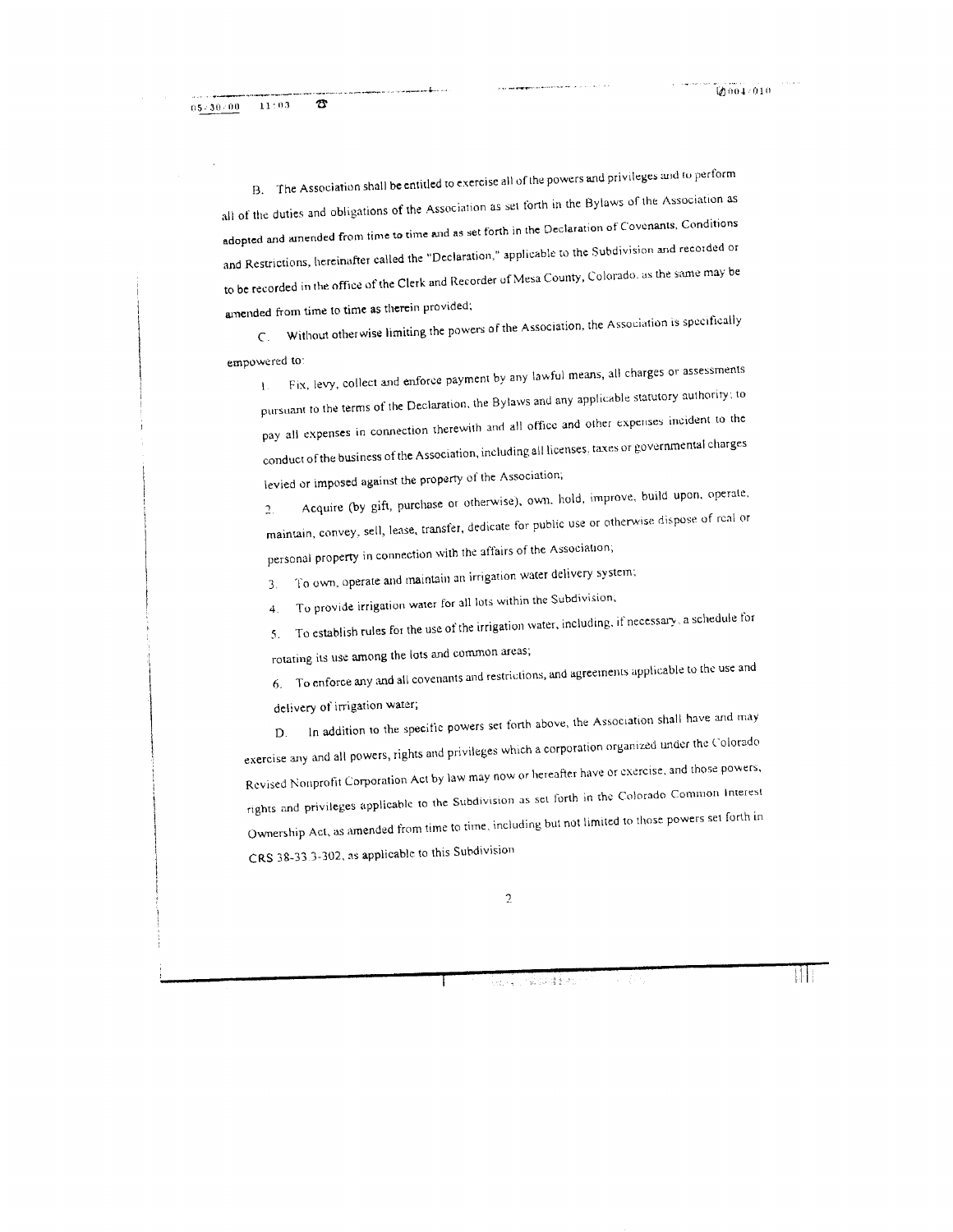15

## **ARTICLE V**

# Membership

Every person or entity who is a record owner of a fee or undivided fee interest in any Subdivision lot, including contract sellers, shall be a member of the Association. The foregoing is not intended to include persons or entities who hold an interest merely as security for the performance of any obligation. Membership shall be appurtenant to and may not be separated from ownership of any lot which is subject to assessment by the Association. One vote, and only one vote, may be cast for each lot in the Subdivision.

#### **ARTICLE VI**

# **Board of Directors**

The affairs of this Association shall be managed by a board of three directors, who need not be members of the Association. The number of directors may be changed by amendment of the By-Laws of the Association. The names and addresses of the persons who are to act in the capacity of directors until the selection of their successors are:

Patricia G. Tucker, 518 28 Road, Suite A207, Grand Junction, Colorado 81501

Gerald A. Tucker, 518 28 Road, Suite A207, Grand Junction, Colorado 81501

Darren Caldwell, 518 28 Road, Suite A207, Grand Junction, Colorado 81501

At the first annual meeting the members shall elect one director for a term of one year, one director for a term of two years and one director for a term of three years; and at each annual meeting thereafter the members shall elect one director for a term of three years.

#### **ARTICLE VII**

#### Dissolution

The Association may be dissolved in accordance with the provisions of the Declaration and the applicable provisions of the Colorado Common Interest Ownership Act, as amended from time to time.

#### **ARTICLE VIII**

#### **Quration**

The corporation shall exist perpetually

松泉市